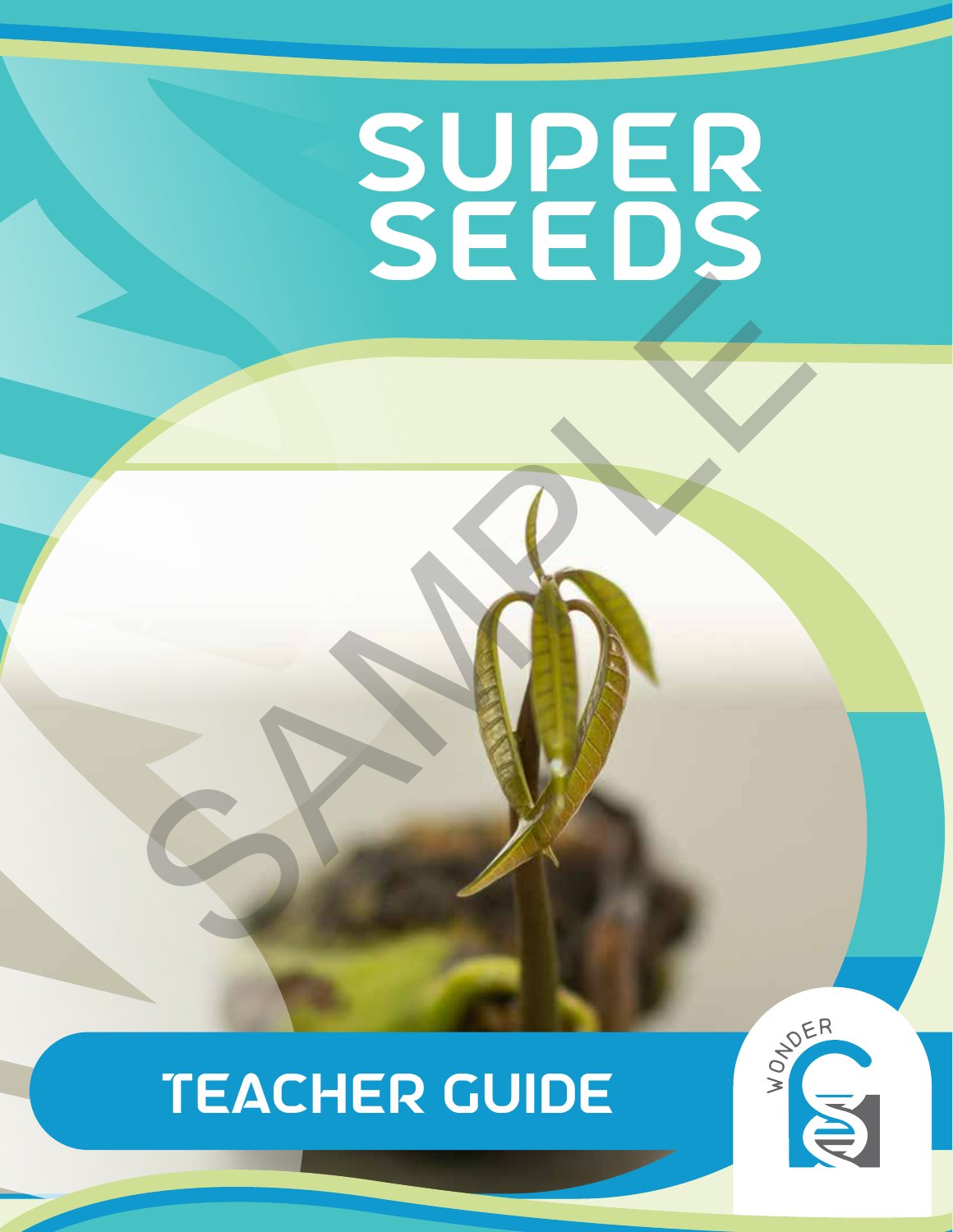**Here's a suggested schedule for this kit! The activities should be completed in order, but you can choose when the lessons take place over time.**

**PLANNING** 

| <b>ACTIVITY INFORMATION</b>                                                                                                                                | <b>SECTION(S)</b>                                  | <b>TIME</b><br><b>REQUIRED</b> | DAY/<br><b>LESSON</b> |
|------------------------------------------------------------------------------------------------------------------------------------------------------------|----------------------------------------------------|--------------------------------|-----------------------|
| <b>ACTIVITY I: SEED DIVERSITY</b>                                                                                                                          | Seed Sorting<br>П                                  | 30 minutes                     | Day 1                 |
| Discover the many differences in seeds.<br>Total time: 30 min                                                                                              |                                                    |                                |                       |
| <b>ACTIVITY 2: STICKY LEGS</b>                                                                                                                             | Pollination<br>О                                   | 15 minutes                     | Day 2                 |
| Pollinators transfer pollen with their bodies.<br>Total time: 1 h 30 min                                                                                   | П<br><b>Make Flowers</b>                           | 15 minutes                     | Day 3                 |
|                                                                                                                                                            | Make a Bee<br>П                                    | 30 minutes                     | Day 4                 |
|                                                                                                                                                            | <b>Transfer Pollen</b><br>▯                        | 15 minutes                     | Day 5                 |
|                                                                                                                                                            | Show What You Know<br>П                            | 15 minutes                     | Day 6                 |
| <b>ACTIVITY 3: MOVING WITHOUT</b><br><b>FEET</b>                                                                                                           | Ω<br>Seed Dispersal                                | 15 minutes                     | Day 7                 |
|                                                                                                                                                            | <b>Pick Up Seeds</b><br>$\Box$                     | 30 minutes                     | Day 8                 |
| Find out how seeds are dispersed by animals.                                                                                                               | Grasslands<br>О                                    | 15 minutes                     | Day 9                 |
| Total time: 1 h 15 min                                                                                                                                     | $\Box$<br>Wind or Water                            | 15 minutes                     | Day 10                |
| <b>ACTIVITY 4: EXPLODING PODS</b>                                                                                                                          | <b>Seed Pods</b><br>П                              | 15 minutes                     | Day 11                |
| Make a Grid<br>◘<br><b>Day 12</b><br>Seeds have methods of dispersals that don't<br>require other animals.<br>Total time: 1 h<br><b>ACTIVITY 5: TAKE A</b> |                                                    |                                |                       |
|                                                                                                                                                            | Full schedule<br><i>available</i> with<br>purchase |                                |                       |

 $\cdot$  Watch and Learn 30 minutes 30 minutes 30 minutes 30 minutes 30 minutes 30 minutes 30 minutes 30 minutes 30 minutes 30 minutes 30 minutes 30 minutes 30 minutes 30 minutes 30 minutes 30 minutes 30 minutes 30 minutes 30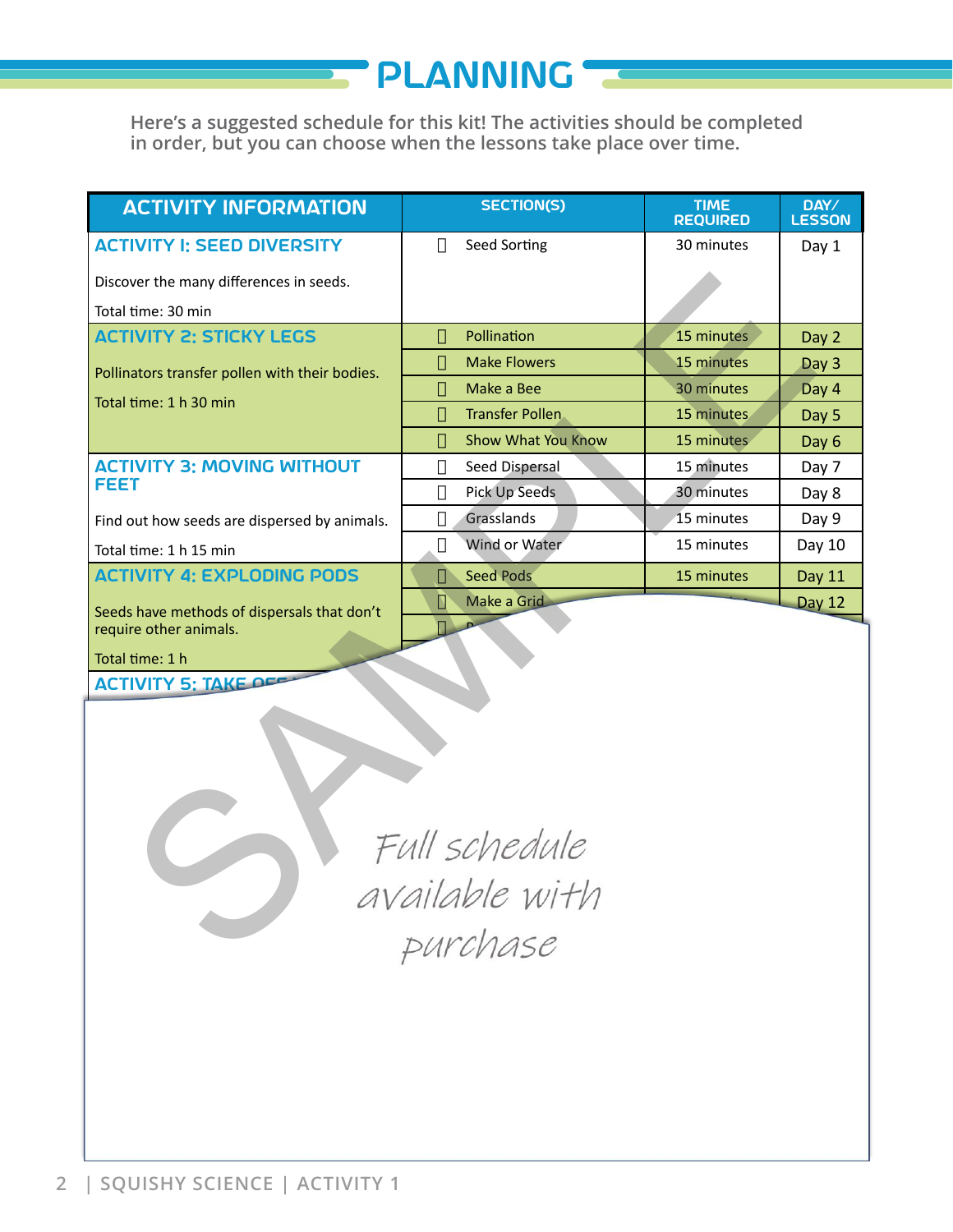# SEED DIVERSITY

**2DEDED Obleck is a type of semi-solid known as a shear-thickening fluid,** which is a type of Non-Newtonian fluid. When shear forces (stresses) **are applied to it, friction between the long, polymer-like starch particles prevent them from sliding past each other, decreasing**  the material's ability to flow. The more force is applied, the harder **oobleck becomes.**

**In this activity, your student will make oobleck.**

#### **CONTENT**

• Seeds are unique in their textures and structures. Each seed type has a purposeful design, perfectly adapted to meet the growth needs of the plant.

• The seeds your student will be sorting are wildflower seeds, which are typically found in grasslands (also known as prairies).

• You and your student will notice there are many differences between any two seeds within the packet. Some examples your student may notice include: texture, size, shape, and seeds that have spiky appendages.

• Each of these characteristics is part of the perfectly adapted design of the seed for successful plant growth.

# **SEED SORTING**

2

1

1

# **E PREPARATION AND SUPERVISION**

 $\blacksquare$  You can support your student with this activity by assisting with step 2. You can choose to use all of the seeds in your packet, if you feel your student will have the attention span and interest in doing so. However, it is not necessary to sort all the seeds. Choose a smaller fraction of the packet and be sure that you have representations of all of the types of seeds in the packet. Save the wildflower seeds at the end of this activity to be used during Activity 3. Save your white drawing paper from this activity for Activity 2. S<br>
S<br>
In this activity, your student will make oobleck.<br>
Seeds are unique in their textures and structures. Each seed type has a politically the seeds your student to meet the growth needs of the plant.<br>
The seeds your st

## 3

## preparation and supervision

 $\blacksquare$  You may need to assist your student with creating additional rows on your chart. There should be no more than 7 types of seeds in your packet. If your student does find more than 7 types of seeds, you may add onto the chart.

4

#### **Question 1: Write two things you noticed when sorting the seeds.**

**Answer:** There is no wrong answer here. The student should have noticed differences among the seeds. Even seeds that come from the same type of plant can have differences. This is similar to humans, where siblings who come from the same parents do not look identical. The differences are important for the survival of the plant species. As an example, some seeds have the adaptation of color variation. There are seed-eating animals that can see various shades of colors better than others. By having variation in color, more of the seeds are likely to survive and become new plants; thus, the plant species continues to exist.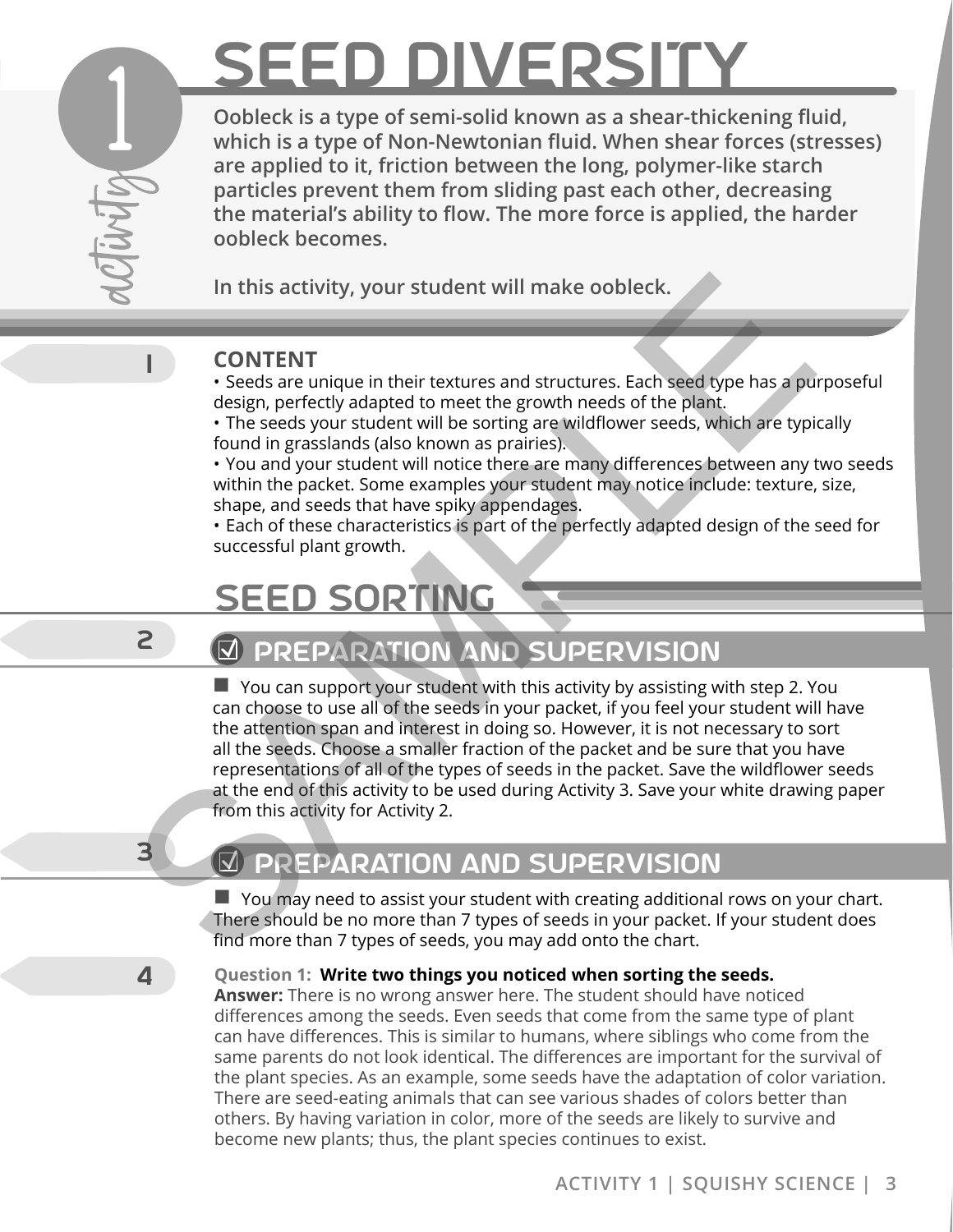### $\boxtimes$  PREPARATION AND SUPERVISION

 $\blacksquare$  The longer the seed sits in the water, the easier it will be to take off the seed coat. However, you have some flexibility to base the length of time the seed is in the water on your student's attention span and ability to wait for the seed to soak. You could explore some of the extension activities while waiting.

31

#### preparation and supervision  $|\blacktriangledown|$

 $\blacksquare$  The seed doesn't have to be completely dry. Just ensure the seed isn't dripping water.

32

6

## $\boxtimes$  PREPARATION AND SUPERVISION

 $\blacksquare$  You may want to demonstrate this step for your student. To take this activity one step further, attempt to open the seed and locate the food storage and the embryo once the seed coat is removed. Alternatively, if you don't open the seed, you can plant the seed and have students observe its growth. If you saved the lima bean seeds from Activity 4, you can compare growth of the seed without the seed coat to a seed with a seed coat during an extension activity.

#### **SEED COAT DIVERSIT** 33

#### SUNFLOWER SEED

SOYBEAN

BLACK BEAN

MANGO SEED



# everything you need

**There is so much diversity to seeds, but all seeds contain at least three parts: the seed coat, the food storage, and the embryo. You can add to your discussion of the parts of the seed by researching other parts a seed may have. These additional parts are necessary for some seed types. For example, some seeds have a layer of fruit that surrounds them as an extra layer of protection during the development of the seed.**

Germination can be difficult to understand because we don't see the **process as it happens under the soil. Having a model of these steps shows your student that the change from seed to sprout doesn't happen immediately or automatically.**